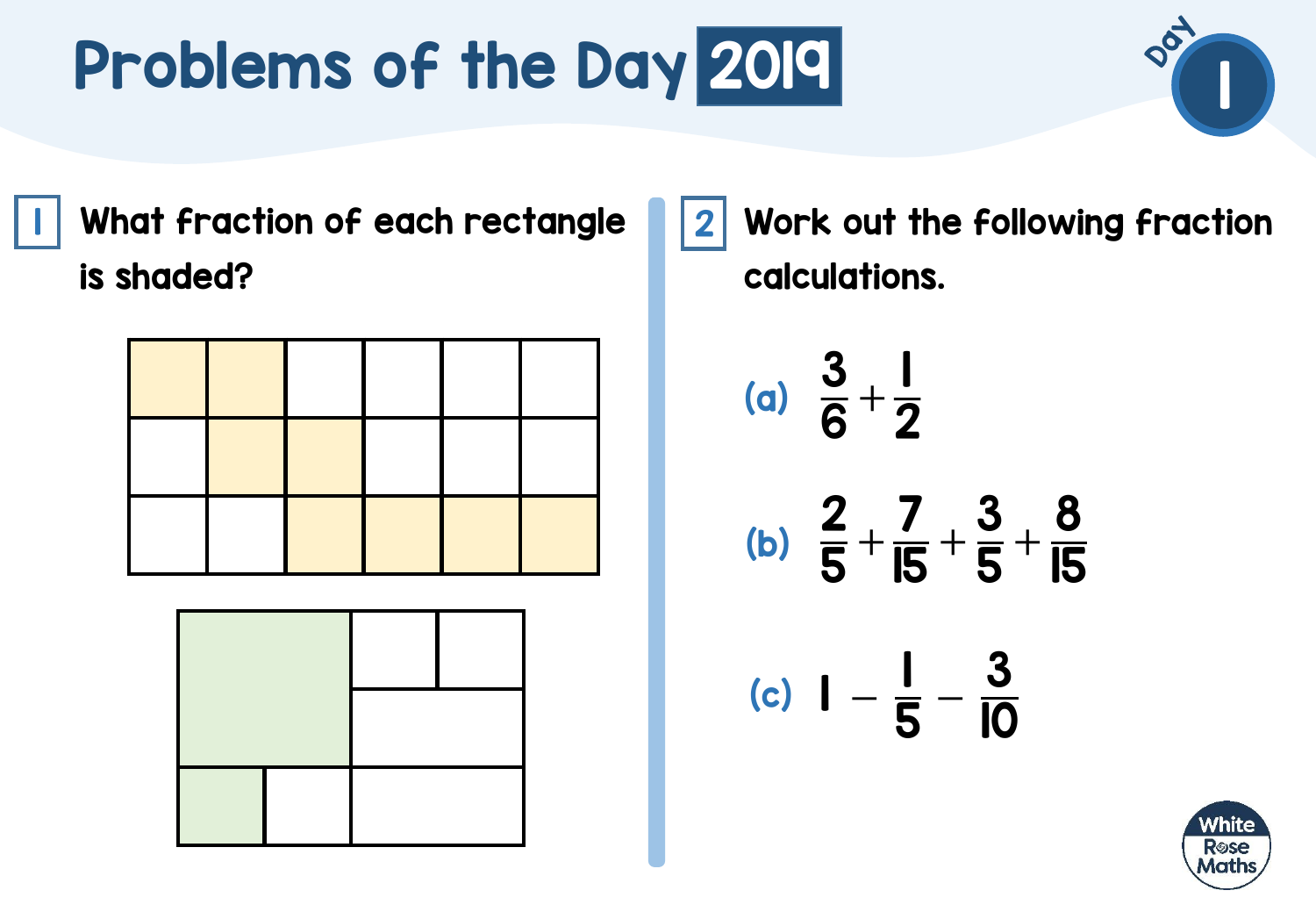$\begin{array}{|c|c|c|c|}\hline \text{\textbf{I}} & \text{\textbf{A}} & \text{\textbf{shape}} & \text{\textbf{I}} & \text{\textbf{I}} & \text{\textbf{I}} & \text{\textbf{I}} & \text{\textbf{I}} & \text{\textbf{I}} & \text{\textbf{I}} & \text{\textbf{I}} & \text{\textbf{I}} & \text{\textbf{I}} & \text{\textbf{I}} & \text{\textbf{I}} & \text{\textbf{I}} & \text{\textbf{I}} & \text{\textbf{I}} & \text{\textbf{I}} & \text{\textbf{I}} & \text{\textbf{I}} & \text{\textbf{I}} & \text{\textbf$ equilateral triangles and a square.



What is the perimeter of the shape?



Find the missing lengths.



2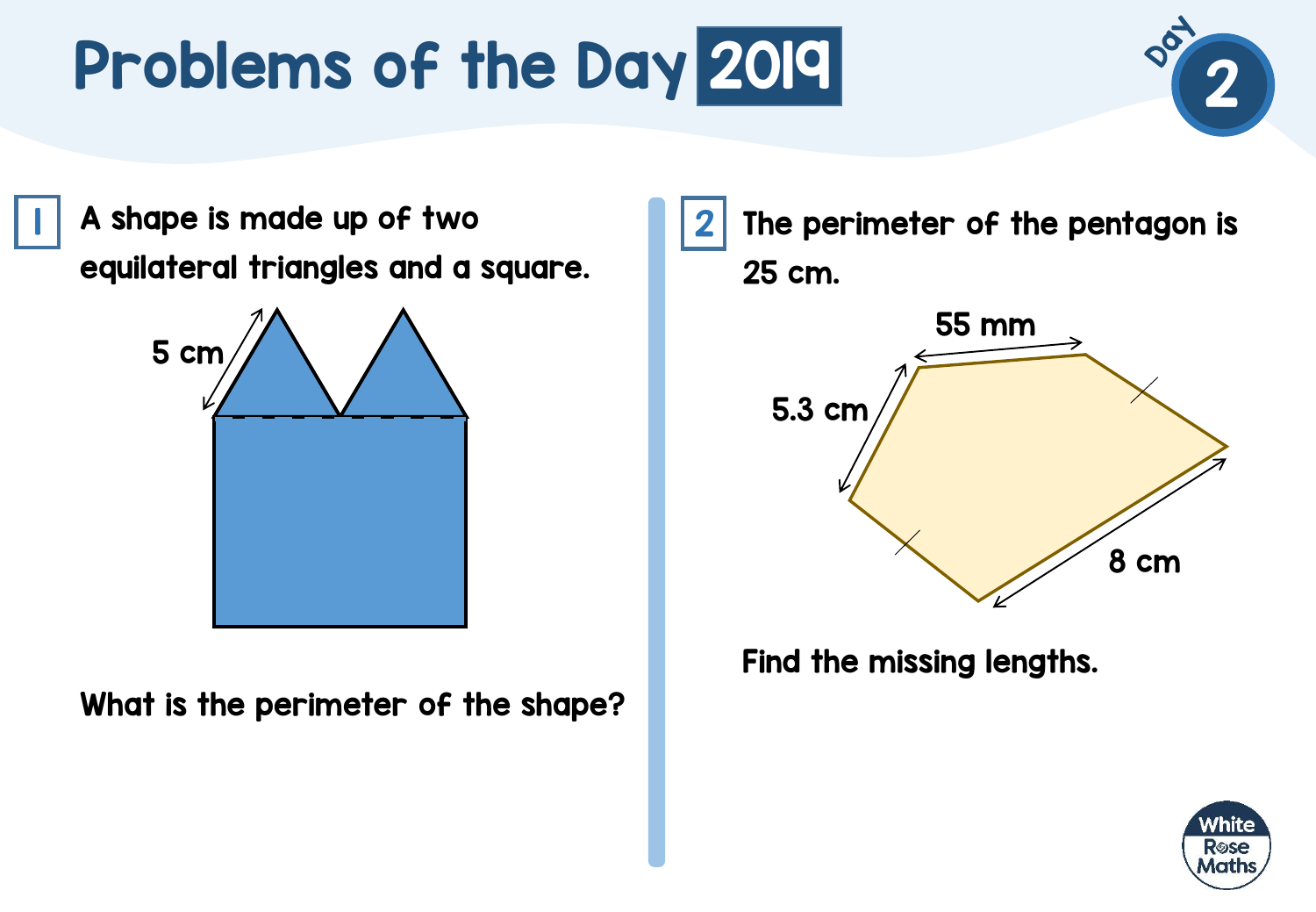

Helen has £400 1 2

She spends  $\frac{1}{10}$  of the money on a new toaster.



She spends  $\frac{1}{6}$ 8 of the amount left on a pair of trousers.

Which item costs the most?

3 8 of people watching a play are adults.

The rest of the people watching are children.

There are 32 more children than adults watching the play.

How many people are watching the play in total?

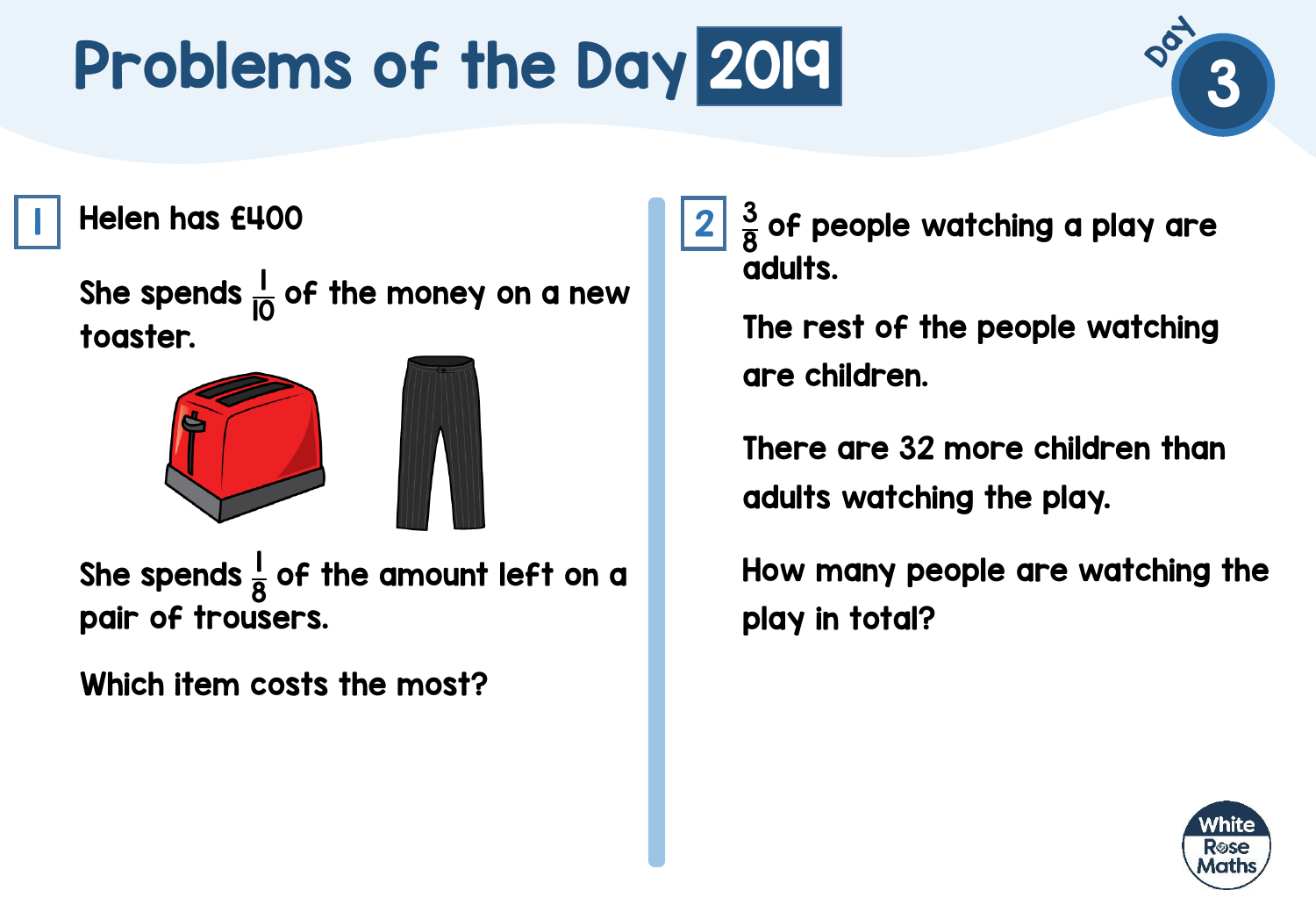

 $\mid \; \mid$  Usman saves l0p and 50p coins in his  $\mid \; \mid 2$ money box.



He has saved £12.70

32 of the coins in the money box are 10p coins.

How many 50p coins are in the box?

The table shows the number of loaves of bread sold in a shop each week in February.

| Week                 | Number of<br>loaves sold |
|----------------------|--------------------------|
| Ist Week             | 480                      |
| 2 <sup>nd</sup> Week | 400                      |
| 3rd Week             | 70                       |
| 4th Week             | <b>250</b>               |

Which week did the shop sell  $\frac{1}{2}$ 3 of the total number of loaves of bread sold in February?

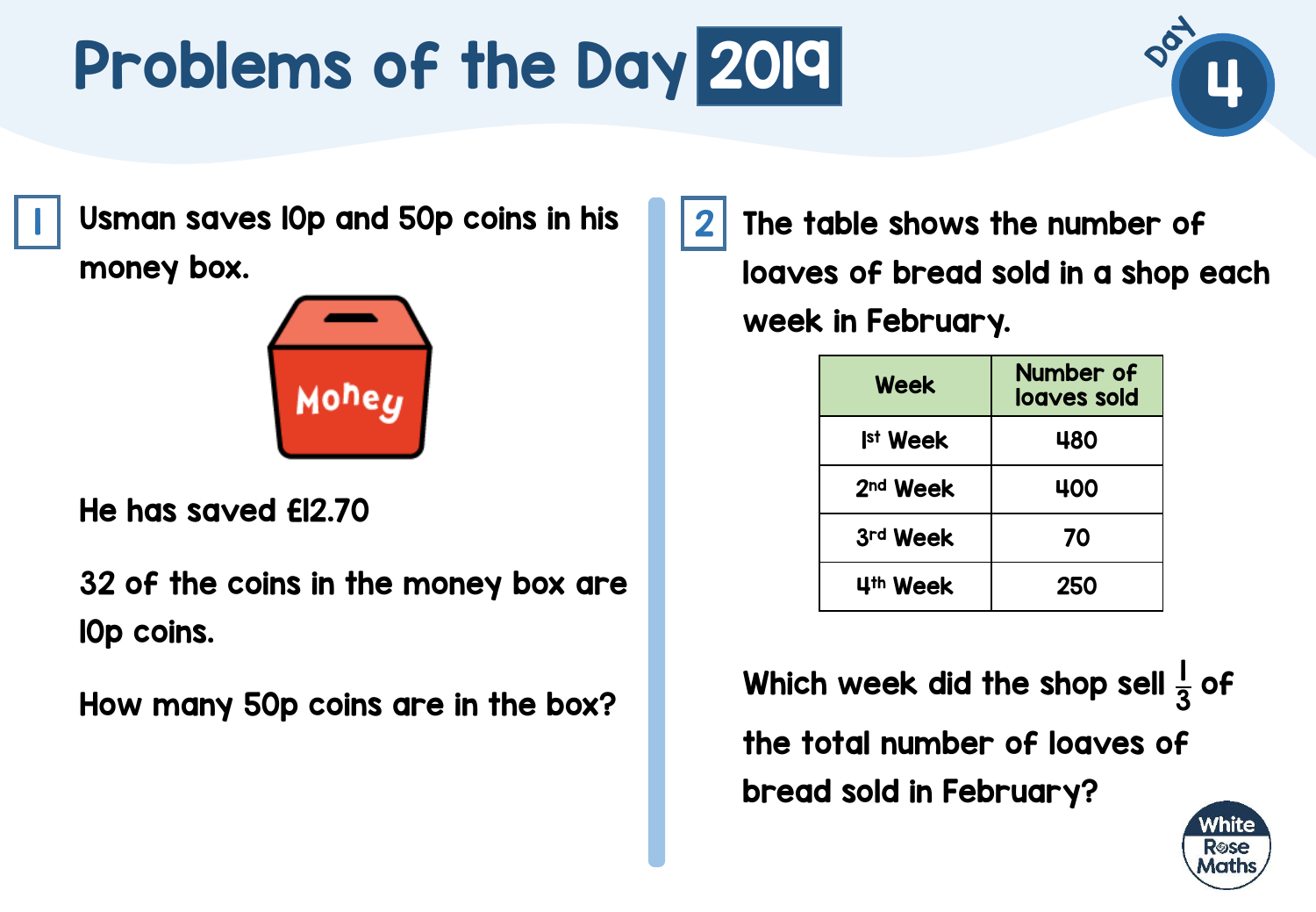

 $\mid \mid$  A bucket holds 5 litres of water.  $\mid \mid \mid 2$ 



Yasmin uses 7 and a quarter buckets to fill the barrel with water.

How much water does the barrel hold?



She cuts a 1.2 m piece of ribbon off from the end.

She cuts the remaining ribbon into 2 pieces of equal length.

How long are the pieces of ribbon?

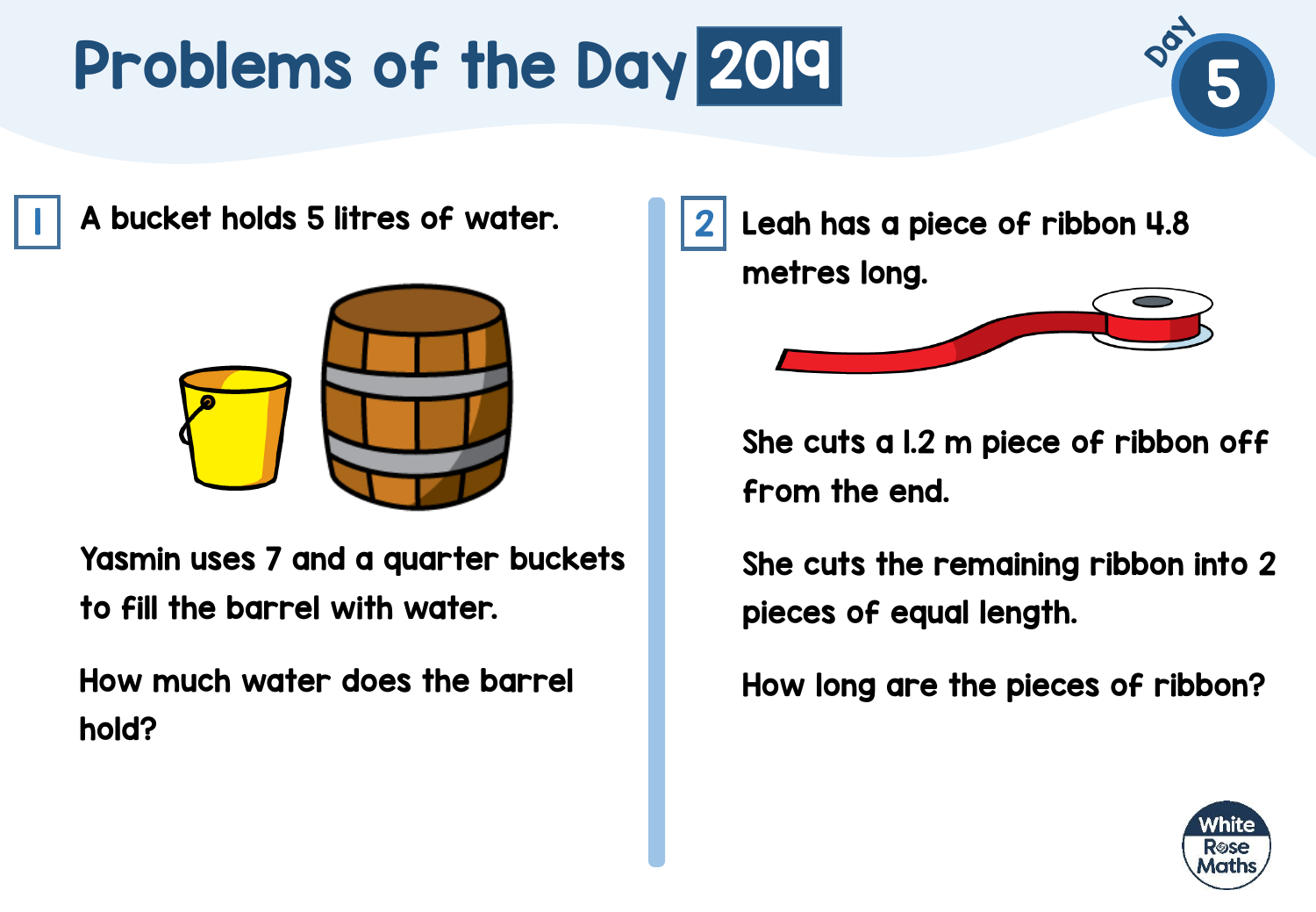$\blacksquare$  The shape is made up of a square  $\blacksquare\hspace{-0.25mm}\rule{0.7mm}{1.1mm}\hspace{0.25mm}$ and a rectangle.



Find the length of the side y

Work out the missing numbers.

(a) 
$$
5 \times \frac{2}{3} = \boxed{\phantom{0}} \times \frac{1}{3}
$$

(b) 
$$
10 \times \frac{3}{8} = \boxed{\phantom{0}} \times \frac{5}{8}
$$

(c) 
$$
5 \times \frac{1}{4} = \boxed{\phantom{0}} \times \frac{1}{8}
$$

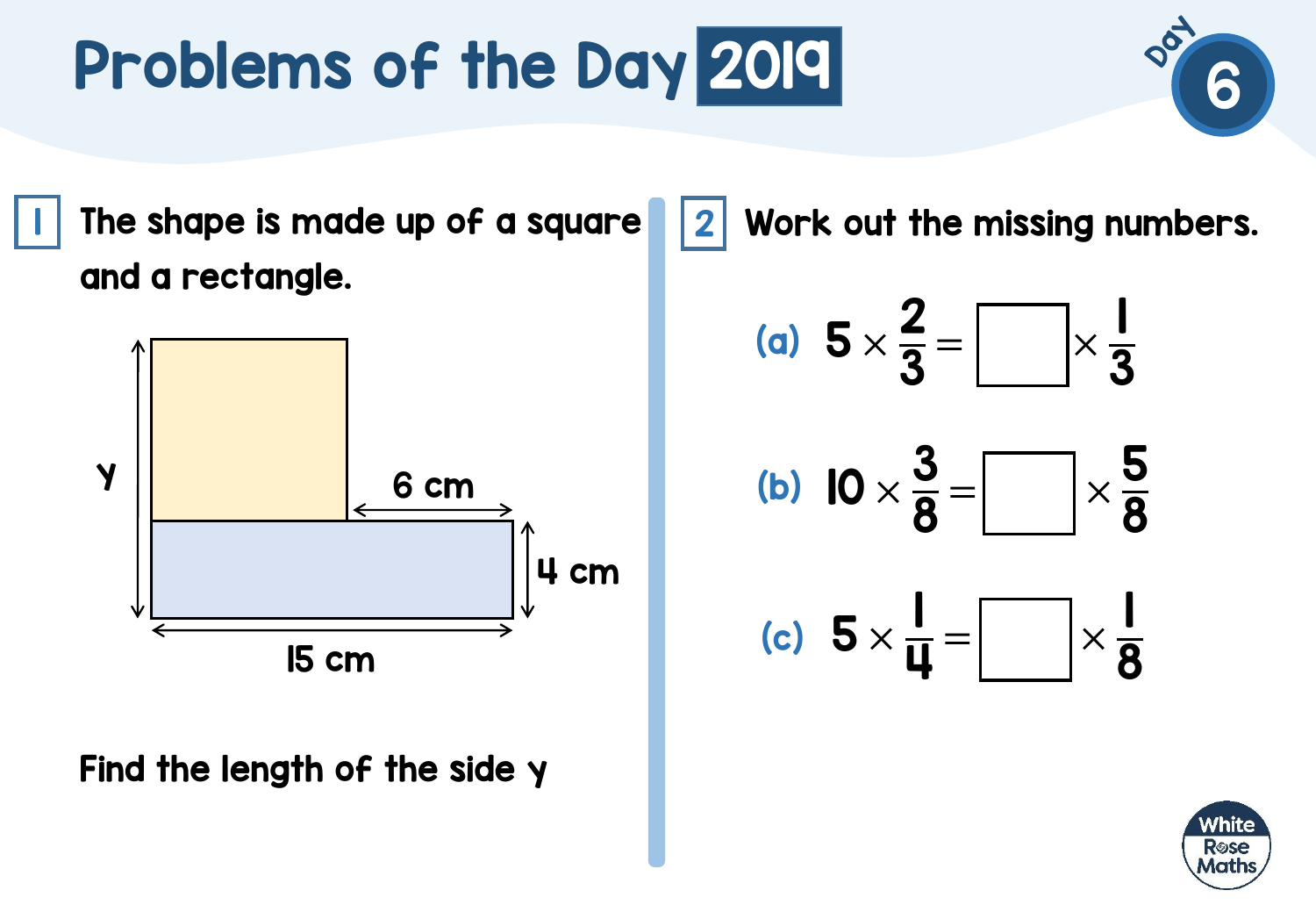

A school makes 50 sandwiches each 1 2 day.

The table shows the number of

sandwiches sold each day last week.

| Day            | Number of<br>sandwiches sold |
|----------------|------------------------------|
| Monday         | 20                           |
| <b>Tuesday</b> | 32                           |
| Wednesday      | 47                           |
| Thursday       | 18                           |
| Friday         | 39                           |

How many sandwiches in total were not sold last week?

Tony earns £600 a week.



He spends 20% of the amount remaining on a new coat.

How much money does the coat cost?

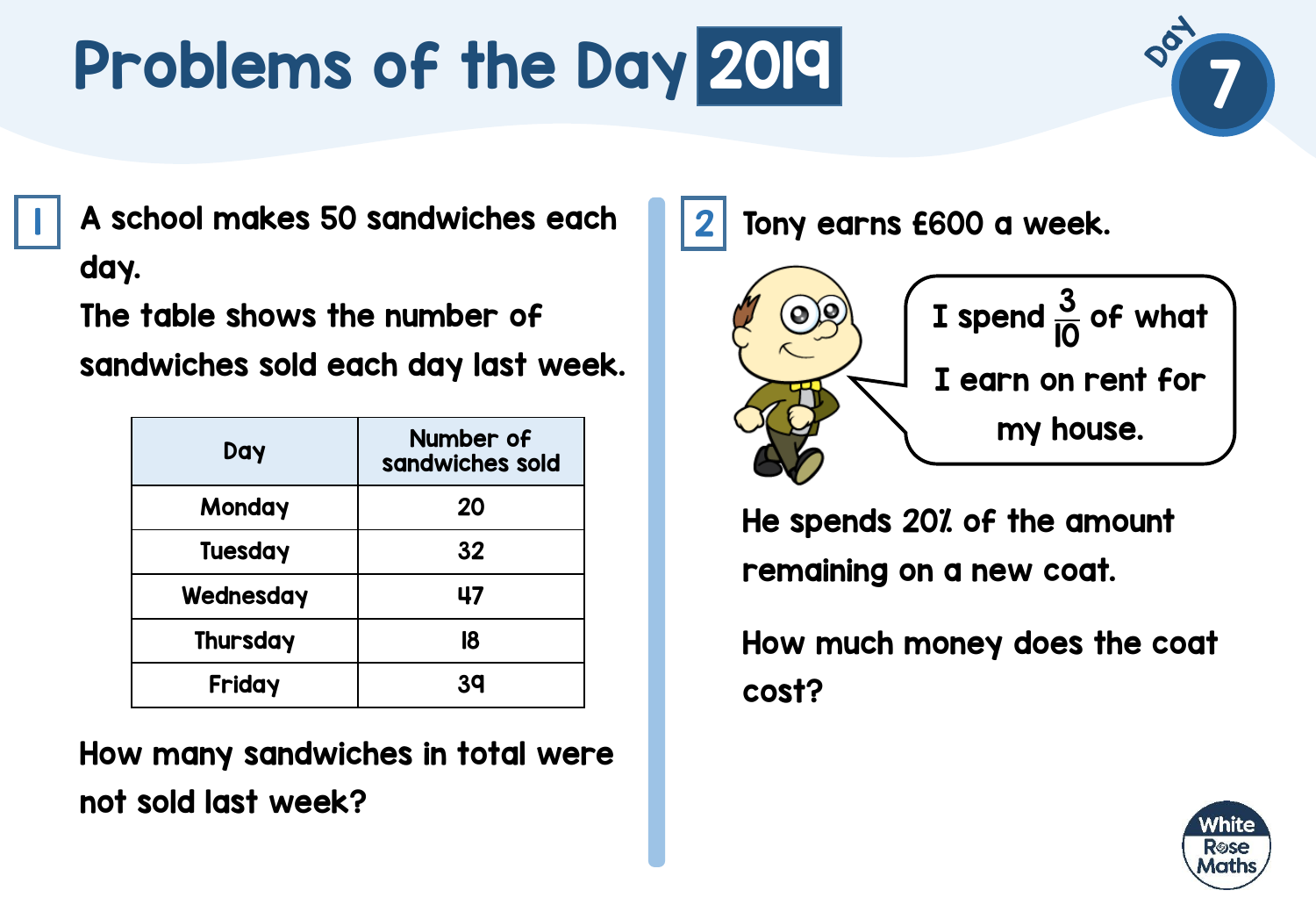

Maisie buys 5 boxes of eggs. 1 2



Each box contains 12 eggs.

She uses 18 of the eggs.

What fraction of the eggs does she have left?

Max has some bags of apples and some bags of oranges.

- There are twice as many oranges as apples in a bag.
- Max has 4 bags of apples and 3 bags of oranges.
- Max has 70 apples and oranges in total

How many oranges are in one bag?

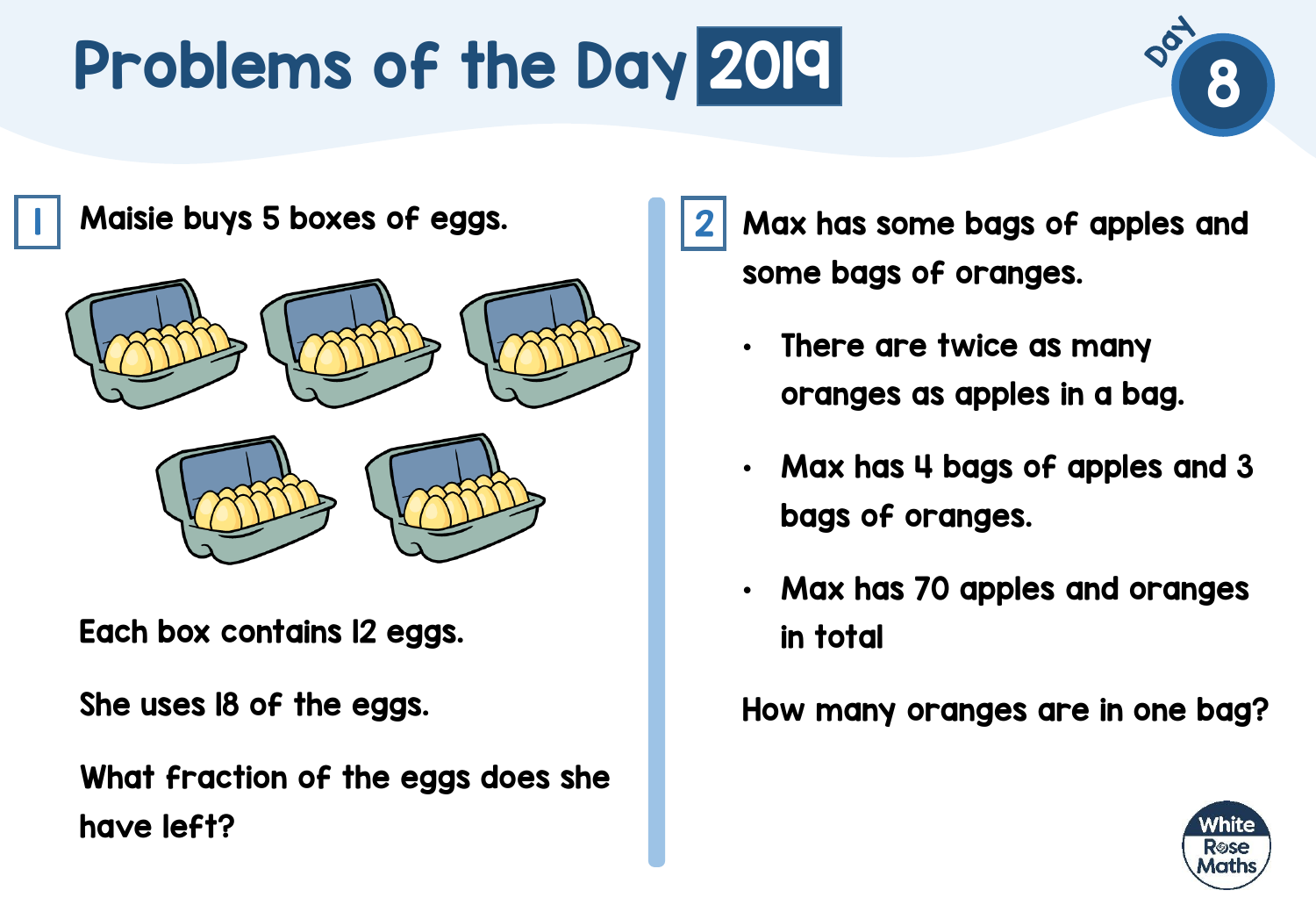

|| A number line has 2 numbers || 2 || 2 marked.



True or False

$$
A+B>250
$$

Explain your answer.

Dana has a square grid.

The length of each square is 6 cm.

6 cm

Dana shades in part of the grid.

What is area of the shaded part of the grid?



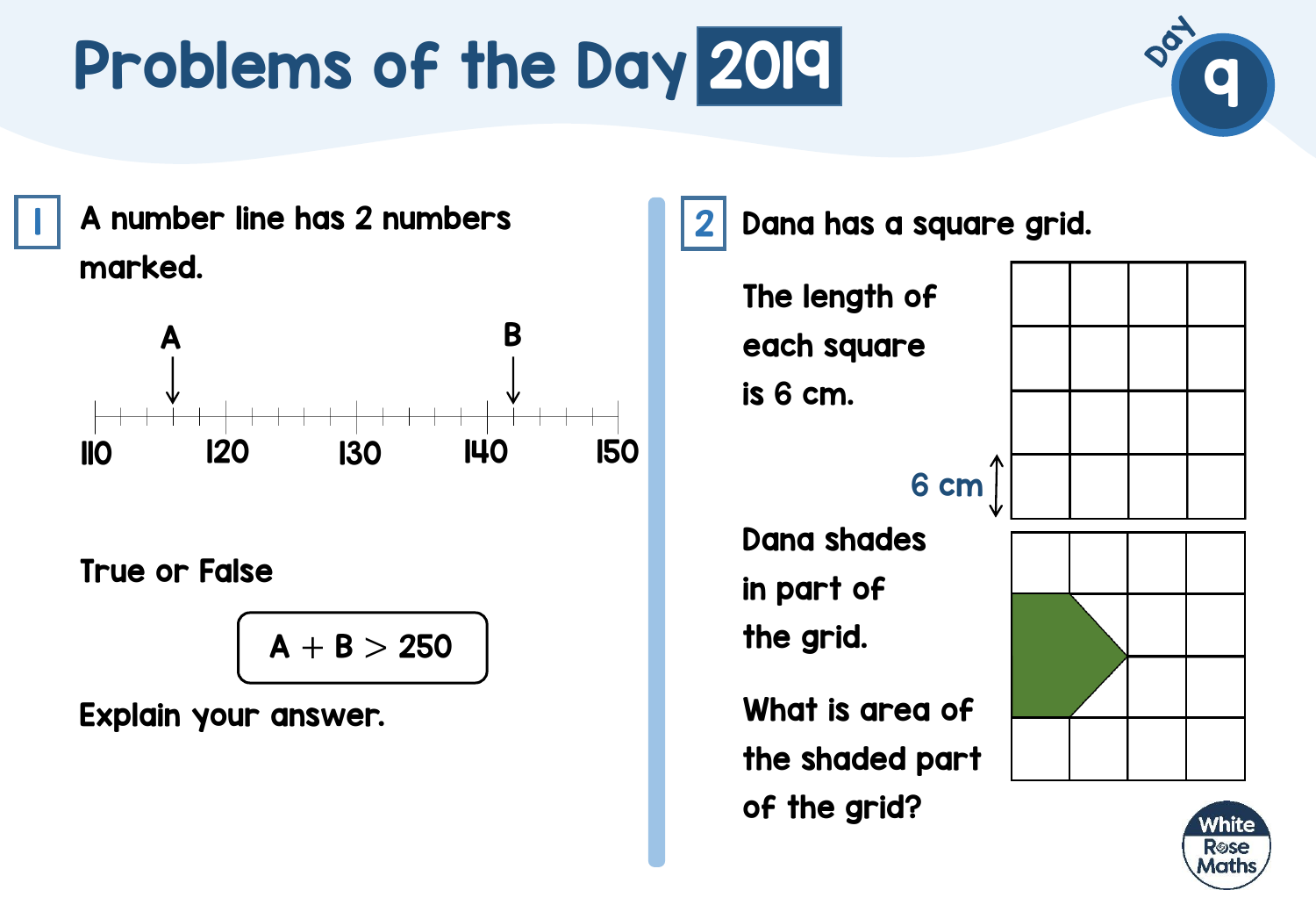

 $\textsf{I} \parallel$  Which of the fractions add up to I?  $\textsf{I} \parallel \textsf{2}$ 

$$
\frac{1}{5} \quad \frac{3}{10} \quad \frac{3}{5} \quad \frac{1}{2}
$$

Which two of the fractions below have the greatest difference?

$$
\frac{4}{9} \quad \frac{1}{3} \quad \frac{1}{6} \quad \frac{7}{18}
$$

Imran and Tim each think of a number.

 of Imran's number is equal to  $\frac{2}{\pi}$  of Tim's number.

The total of their numbers is 144

What number is Imran thinking of?



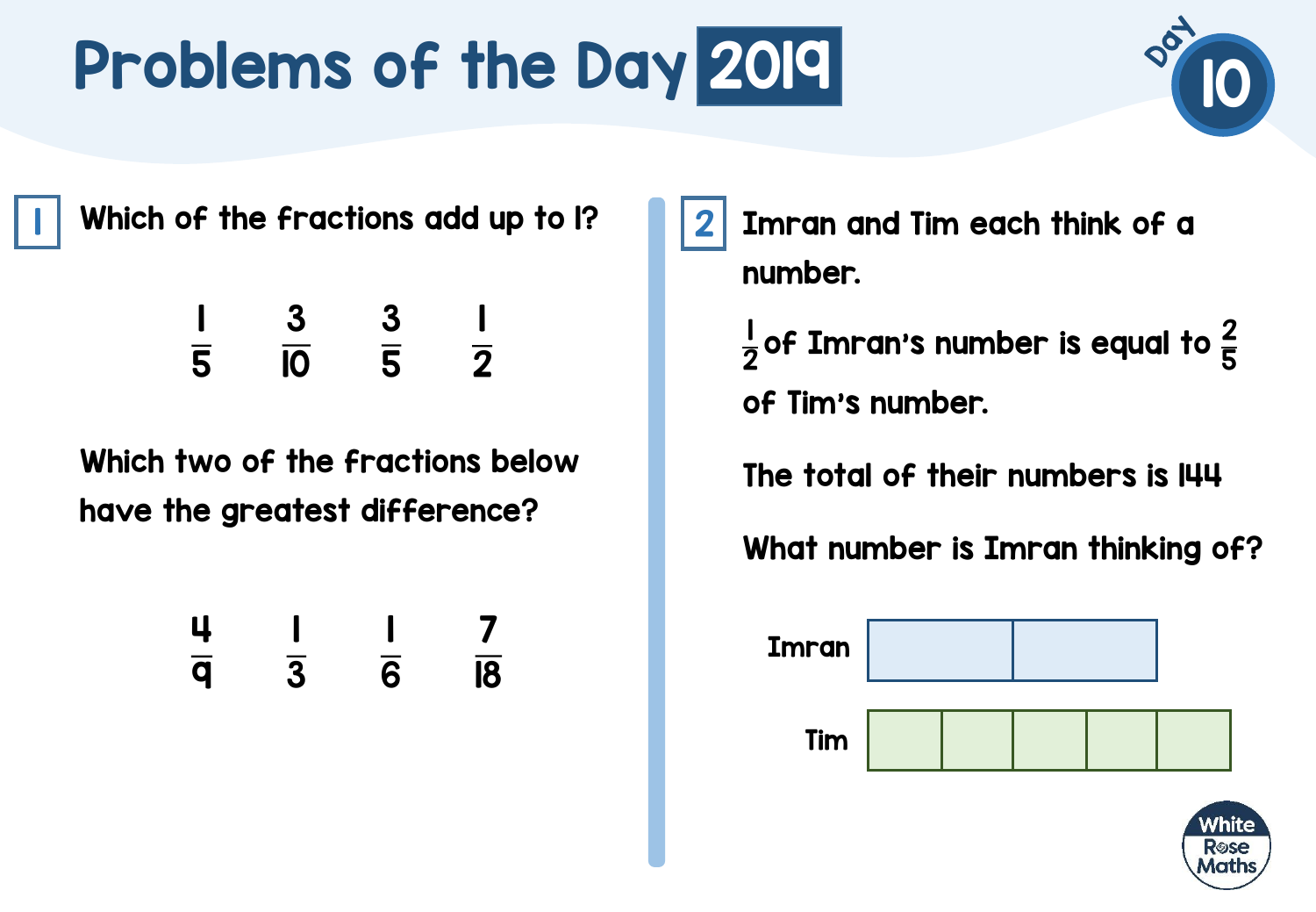**1** Put the fractions into their **1** 2 correct position in the diagram.



Amy makes a repeating pattern.



What shape will be in the 50<sup>th</sup> position?

Explain how you know.

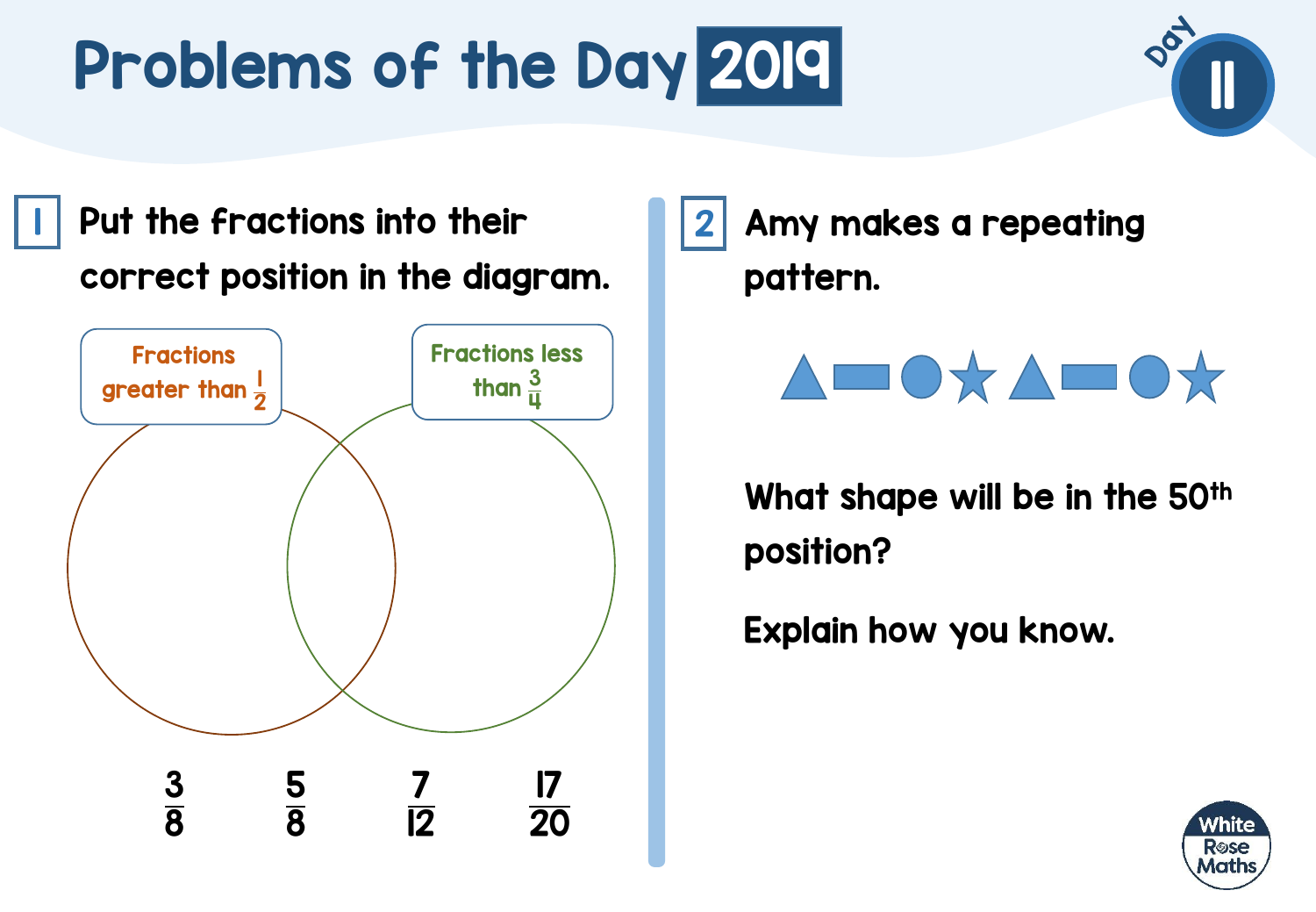

 $\blacksquare$  Three points are marked on the  $\blacksquare\blacksquare\blacksquare$ line below. C



The distance from A to B is twice the distance from B to C.

The distance from A to B is 15 cm.

What is the distance from A to C?

What is the area of the shaded triangle? 17 cm 5 cm

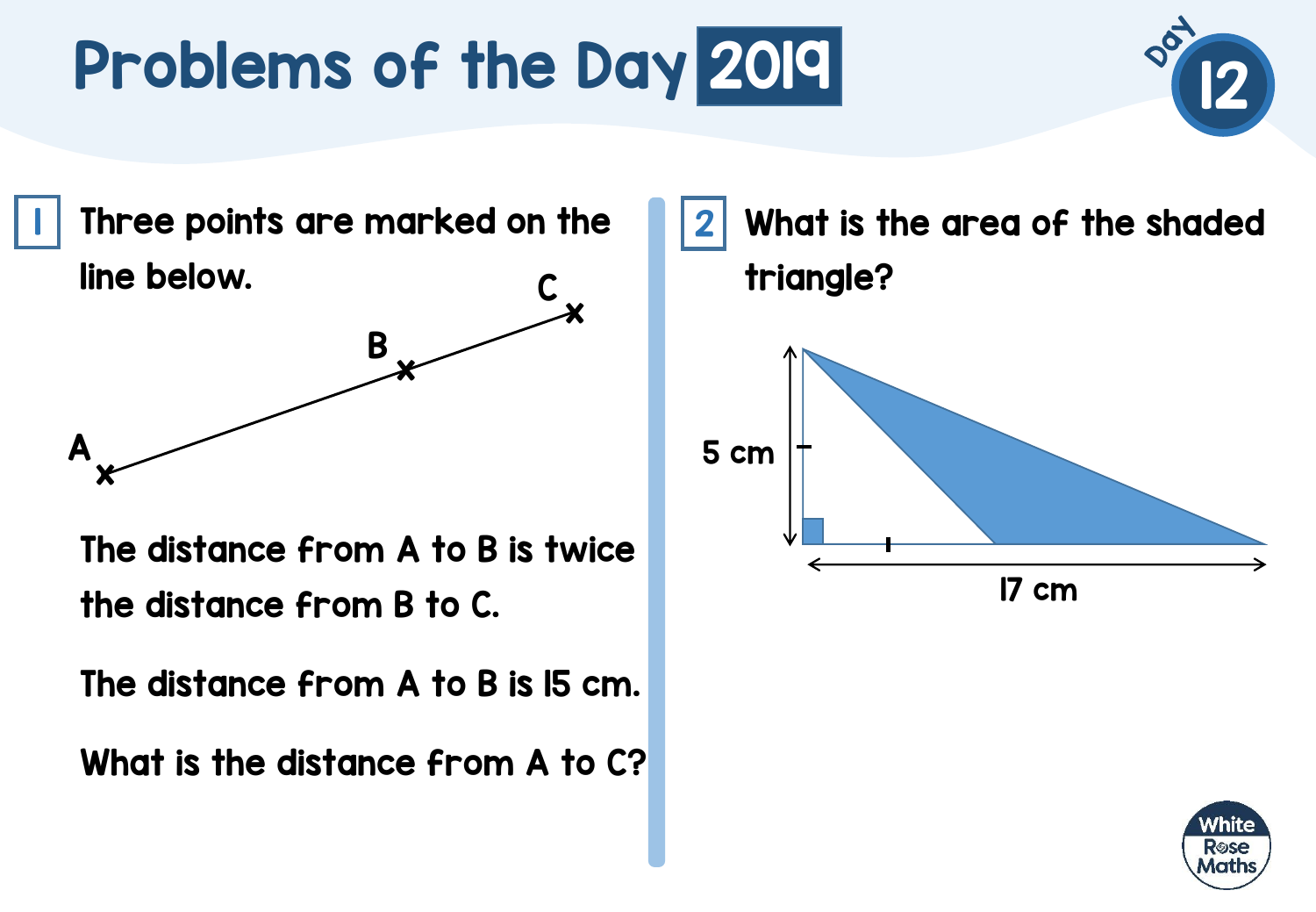

- A single card costs 50p
- A pack of 5 cards costs £2
- A pack of 10 cards costs £3.50

Max has £10 to spend.

What is the maximum number of trading cards he can buy?

2 5 of a number is equal to  $\frac{3}{11}$ ц of a different number.

The smaller of the two numbers is 80

What is the value of the largest number?





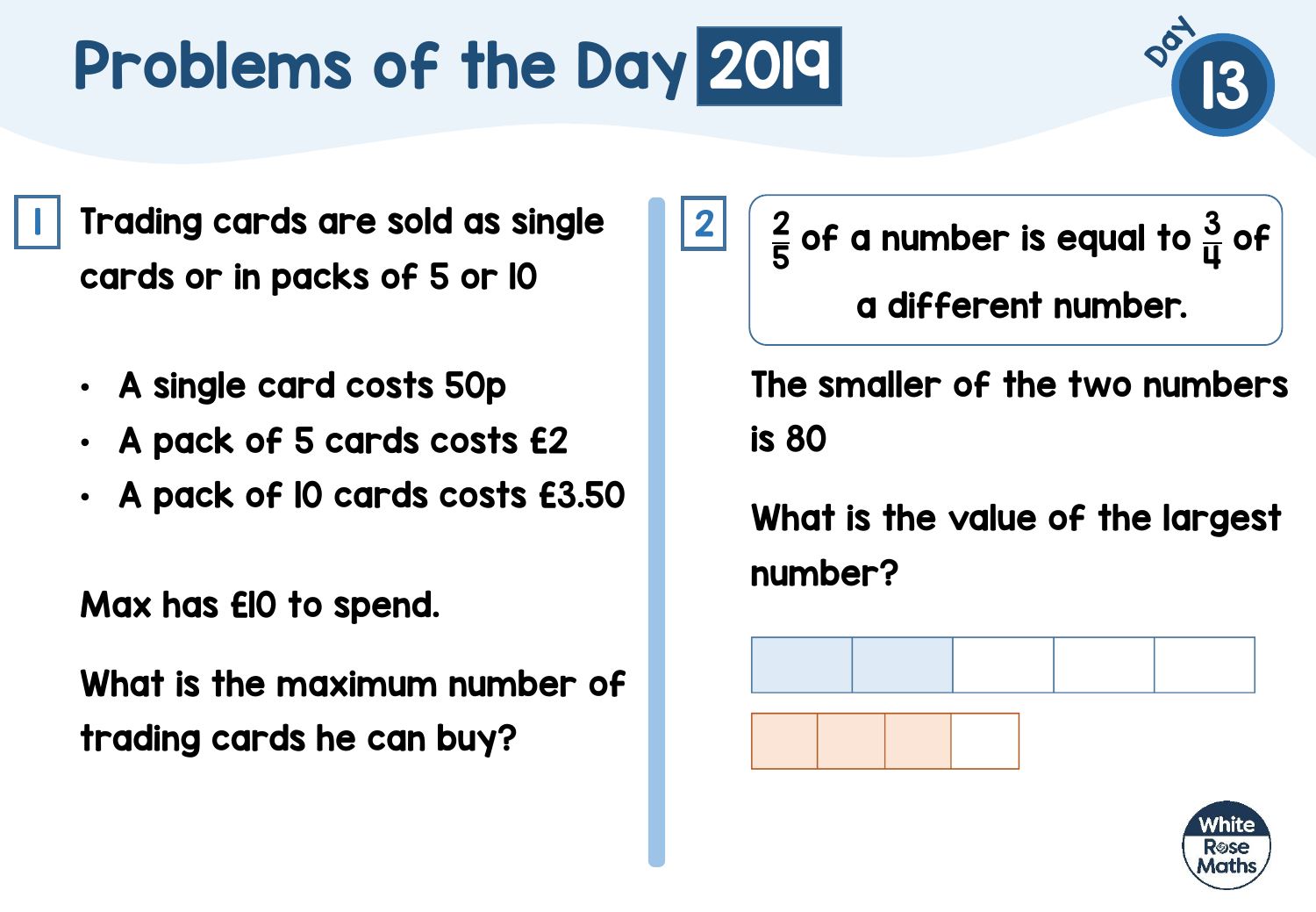

I Complete the missing numbers. 12

 $128 \times 12 = 128 \times 10 + 128 \times$ 

 $128 \times 12 = 127 \times 12 +$ 

 $128 \times 12 = 128 \times 6 \times$ 

Mark has £150 and Jan has £120 Mark gives Jan some money. Jan now has twice as much as Mark.

How much money did Mark give Jan?

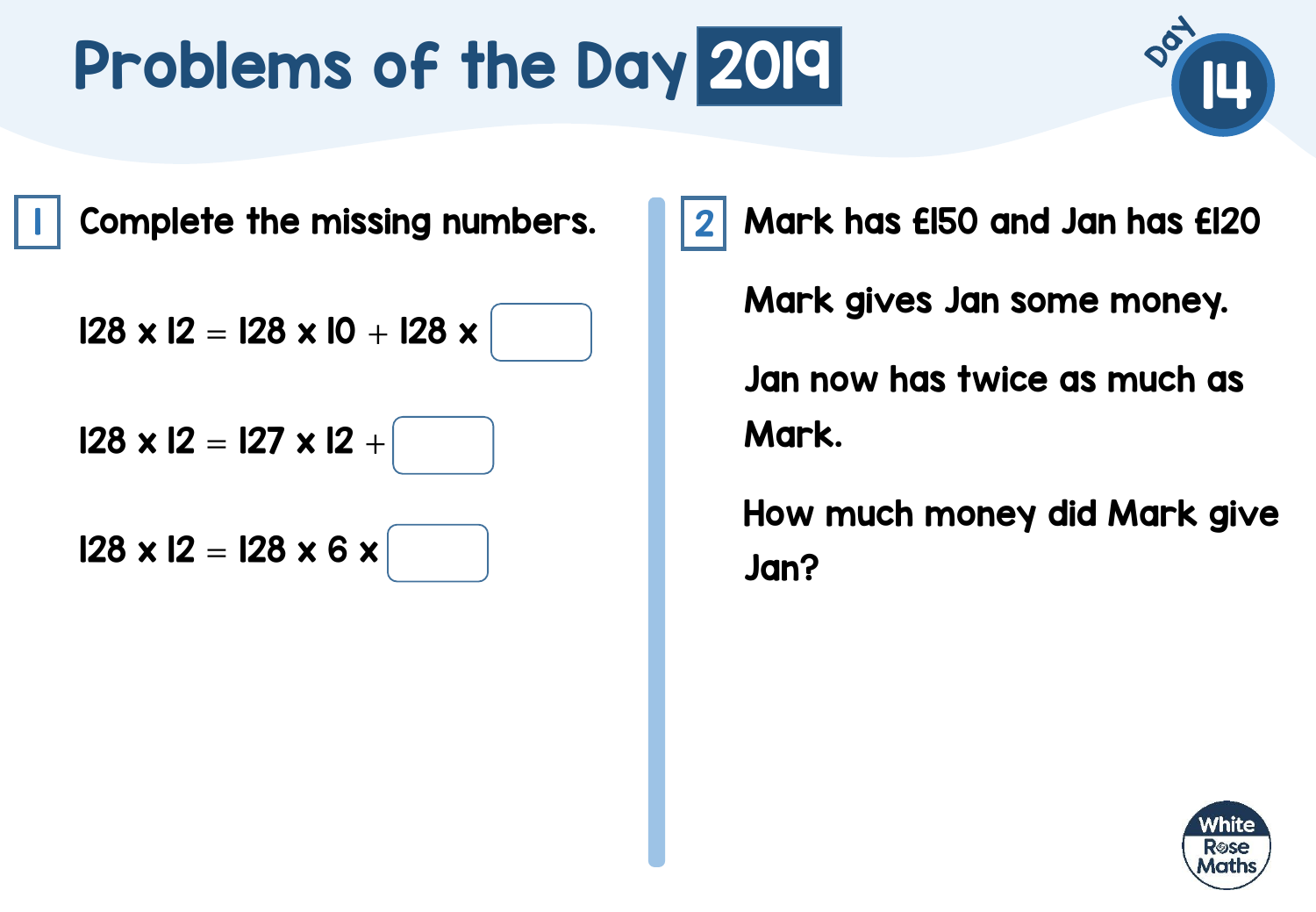

Here are some scales. 1 2



Which is the heavier box, A or B?

Explain your answer.

#### A shop sells these fruits.



#### Megan buys

- 2 kg of strawberries and
- 750 grams of cherries

How much does she spend in total?

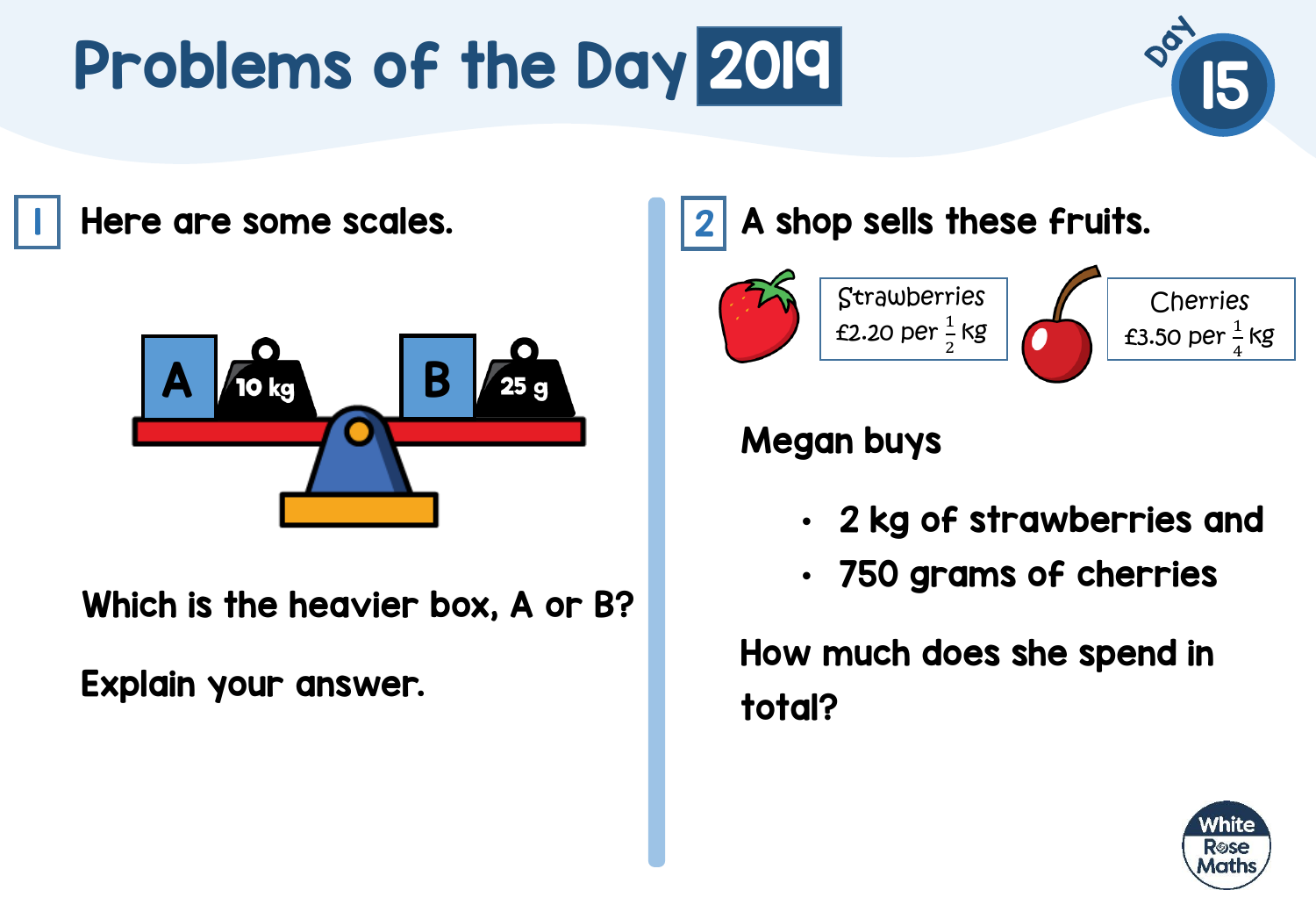

I Shade in 2 more squares so that III 2 the dotted line is a line symmetry.



A shape is made of 3 identical squares.



The area of the shape is 75cm<sup>2</sup>.

What is the perimeter of the shape?

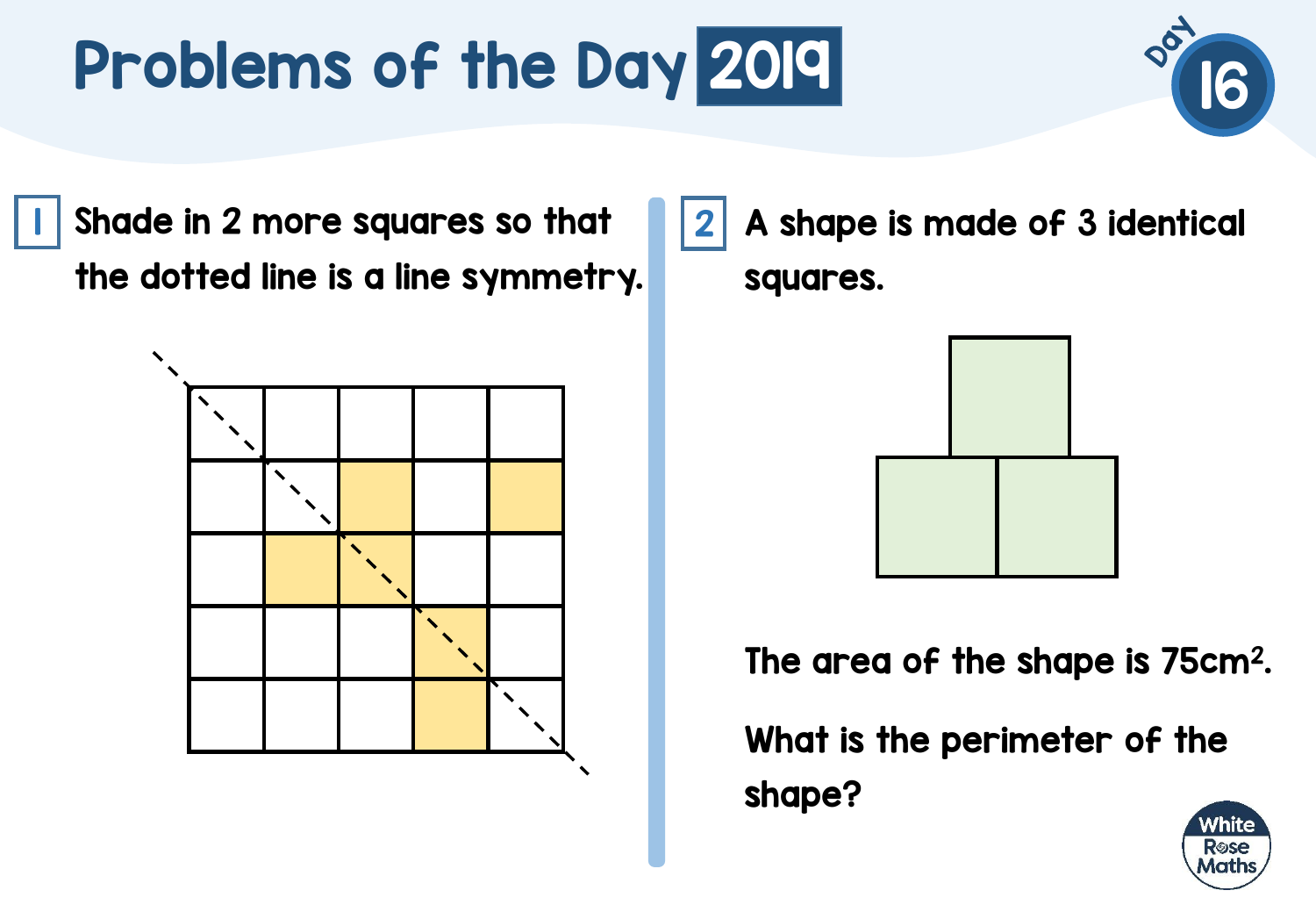

A bag contains  $2\frac{1}{2}$ 2  $\vert \vert$  A bag contains 2 $\frac{1}{2}$  kg of flour.  $\vert \vert \vert 2$ 



Another bag contains latt 4 kg more flour than the first bag.

How much flour is there in the two bags in total?

A rectangle has a perimeter of 84 cm.



It is divided into 4 identical rectangles.



What is the length of one of the

smaller rectangles?

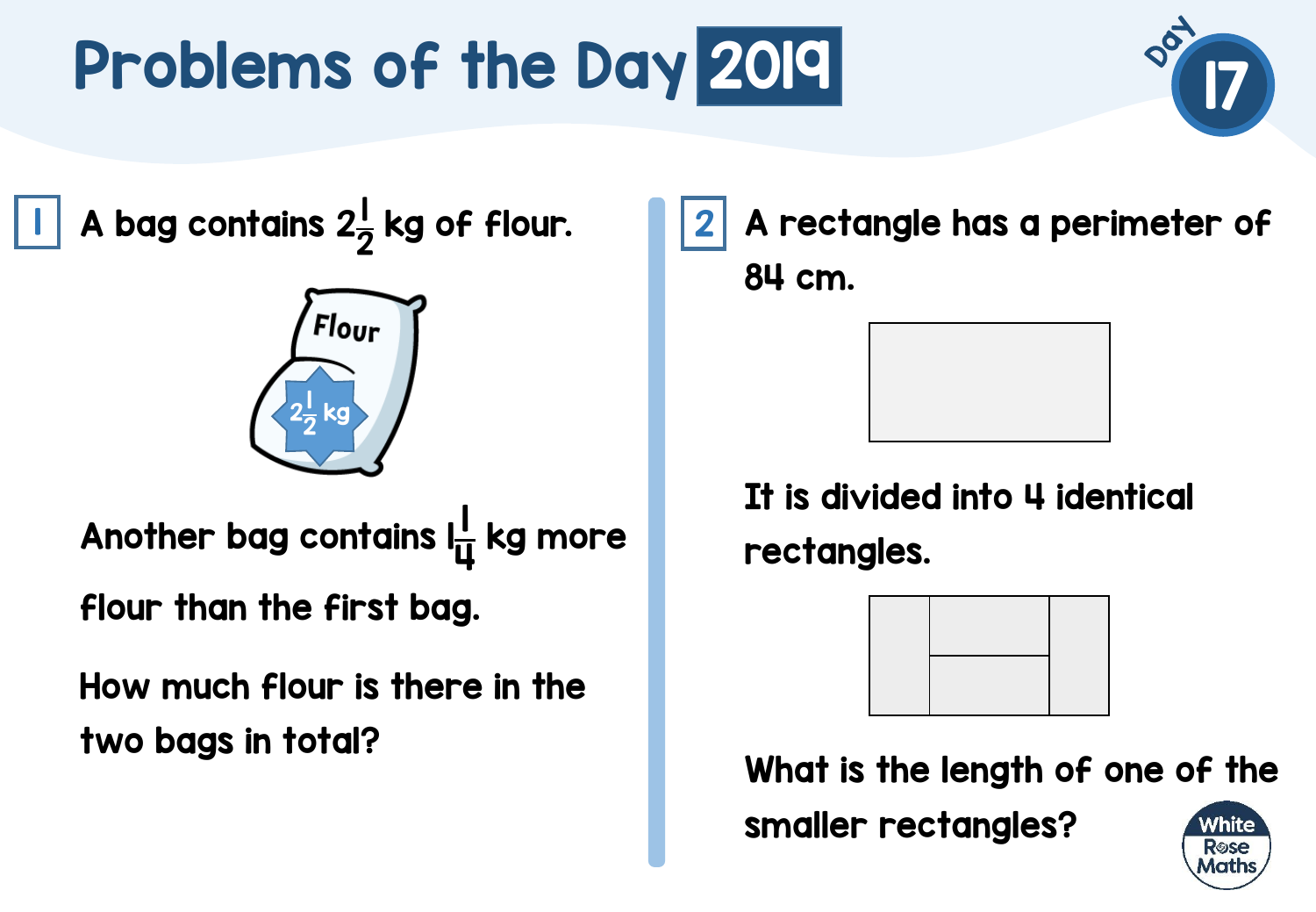# Problems of the Day 2019 Problems of the Day 2019



Leo has £25 1 2

He buys the following items.



He has £12.50 left.

How much does the pizza cost?

Alysha and Beth go on a bike ride.

- In the morning Alysha cycles 3 times as many km as Beth.
- In the afternoon Alysha cycles 14 km and Beth cycles 48 km.
- They have now cycled the same distance.

How many km did Alysha cycle in

the morning?

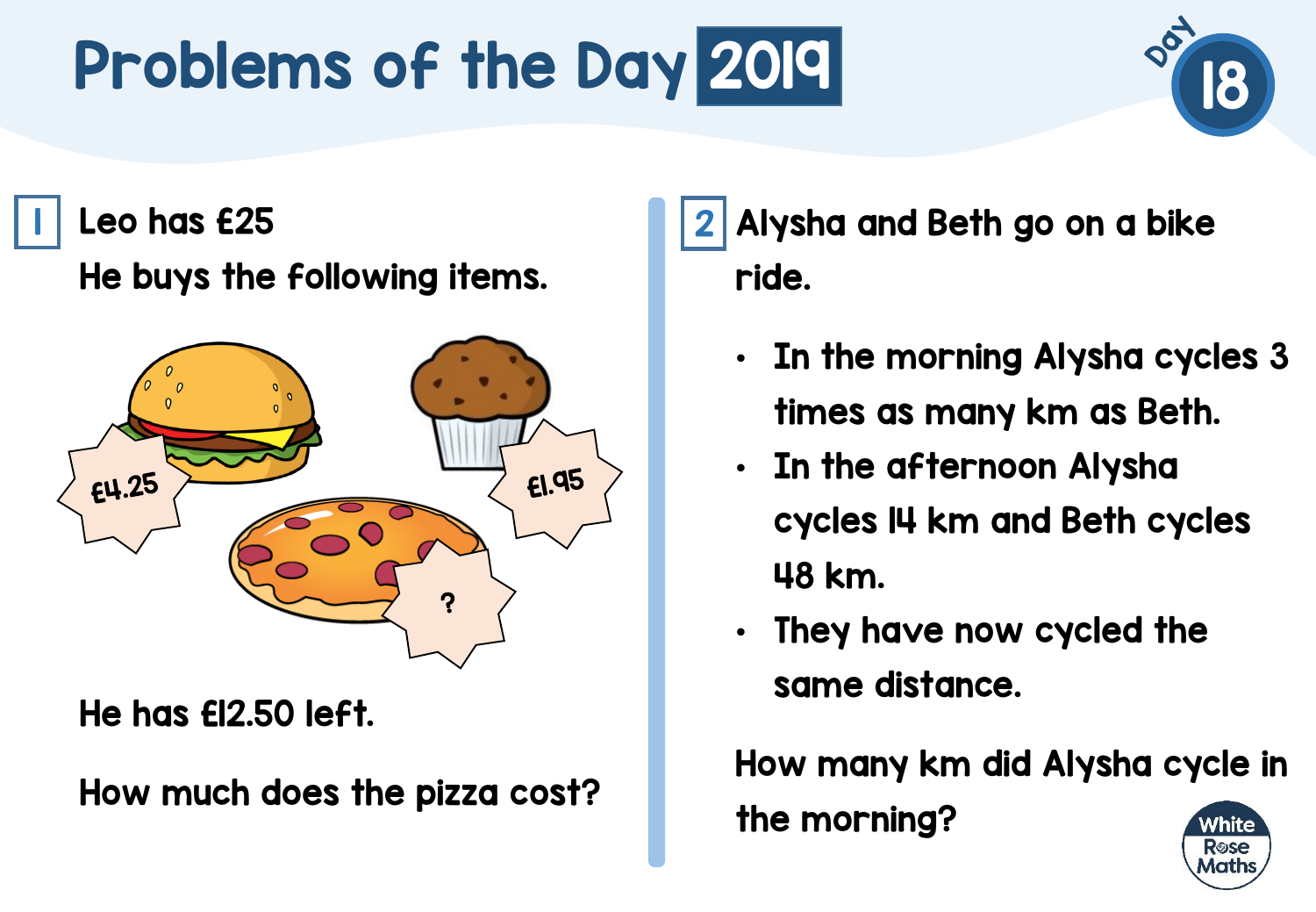

A box of 5 oranges cost £1.80 1 2



How much do 80 oranges cost? Show your method.

Jane reads a book.

- On Monday she reads 26 pages.
- On Tuesday she reads  $\frac{2}{5}$ 5 of the remaining pages.
- On Wednesday she reads the final 36 pages.

How many pages are in the book?